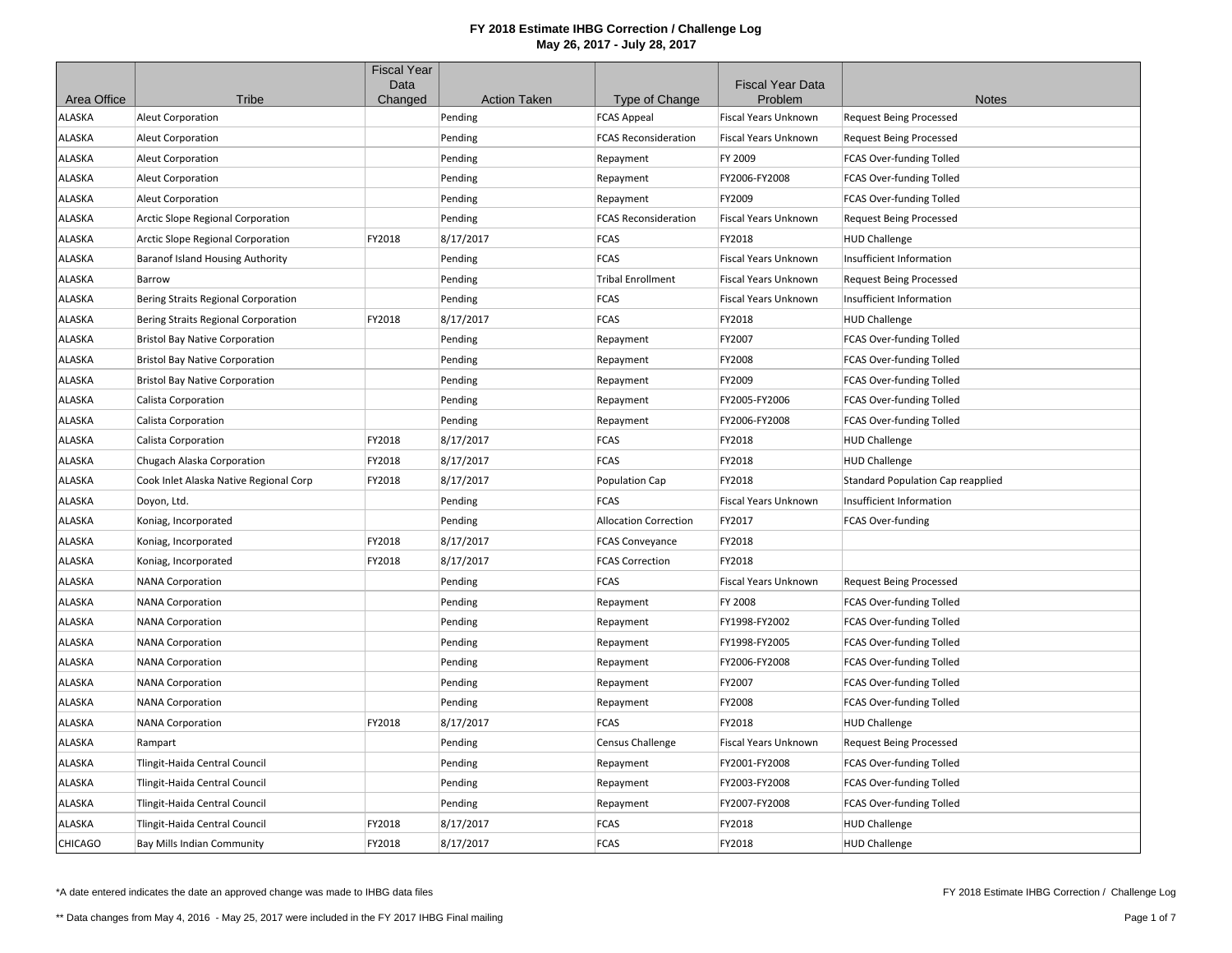|                |                                        | <b>Fiscal Year</b> |                     |                              |                                    |                                             |
|----------------|----------------------------------------|--------------------|---------------------|------------------------------|------------------------------------|---------------------------------------------|
| Area Office    | Tribe                                  | Data<br>Changed    | <b>Action Taken</b> | Type of Change               | <b>Fiscal Year Data</b><br>Problem | <b>Notes</b>                                |
|                |                                        |                    |                     | <b>FCAS Demolition</b>       |                                    |                                             |
| CHICAGO        | Catawba Indian Tribe                   |                    | No Change           | Extension                    |                                    | One-time, one-year extension granted        |
| CHICAGO        | Eastern Cherokee                       | FY2018             | 8/17/2017           | FCAS                         | FY2018                             | <b>HUD Challenge</b>                        |
| CHICAGO        | Fond Du Lac Band of Minnesota Chippewa | FY2018             | 8/17/2017           | <b>FCAS</b>                  | FY2018                             | <b>HUD Challenge</b>                        |
| <b>CHICAGO</b> | Huron Band of Potawatomi               |                    | Pending             | <b>Tribal Enrollment</b>     | Fiscal Years Unknown               | <b>Request Being Processed</b>              |
| CHICAGO        | Lumbee State Tribe                     |                    | Pending             | <b>FCAS</b>                  | Fiscal Years Unknown               | <b>Request Being Processed</b>              |
| CHICAGO        | Mississippi Choctaw Tribe              | FY2018             | 8/17/2017           | <b>FCAS</b>                  | FY2018                             | <b>HUD Challenge</b>                        |
| CHICAGO        | MOWA Band of Choctaw Indians           |                    | Pending             | <b>FCAS</b>                  | Fiscal Years Unknown               | <b>Request Being Processed</b>              |
| CHICAGO        | <b>MOWA Band of Choctaw Indians</b>    |                    | Pending             | Formula Area                 | Fiscal Years Unknown               | <b>Request Being Processed</b>              |
| CHICAGO        | Penobscot Tribe                        |                    | Pending             | <b>FCAS</b>                  | Fiscal Years Unknown               | Insufficient Information                    |
| CHICAGO        | Penobscot Tribe                        | FY2018             | 8/17/2017           | <b>FCAS</b>                  | FY2018                             | <b>HUD Challenge</b>                        |
| <b>CHICAGO</b> | Pleasant Point                         | FY2018             | 8/17/2017           | <b>FCAS</b>                  | FY2018                             | <b>HUD Challenge</b>                        |
| CHICAGO        | Red Lake Band of Chippewa              |                    | Pending             | <b>Census Challenge</b>      | Fiscal Years Unknown               | <b>Request Being Processed</b>              |
| CHICAGO        | Saint Croix Chippewa                   |                    | Pending             | <b>FCAS</b>                  | FY2014-FY2016                      | <b>HUD Challenge</b>                        |
| <b>DENVER</b>  | <b>Blackfeet Tribe</b>                 |                    | Pending             | Backfunding                  | FY1998-FY2000                      | Revised Formula Regulations Preamble        |
| <b>DENVER</b>  | <b>Blackfeet Tribe</b>                 |                    | Pending             | Backfunding                  | FY2000                             | Revised Formula Regulations Preamble        |
|                |                                        |                    |                     |                              | FY1998-FY2002, FY2005,             |                                             |
| <b>DENVER</b>  | <b>Blackfeet Tribe</b>                 |                    | Pending             | Repayment                    | FY2006                             | FCAS Over-funding Tolled                    |
| <b>DENVER</b>  | <b>Blackfeet Tribe</b>                 |                    | Pending             | Repayment                    | FY2006-FY2007                      | FCAS Over-funding Tolled                    |
| <b>DENVER</b>  | <b>Blackfeet Tribe</b>                 |                    | Pending             | Repayment                    | FY2007-FY2008                      | FCAS Over-funding Tolled                    |
| <b>DENVER</b>  | <b>Blackfeet Tribe</b>                 |                    | Pending             | Repayment                    | FY2009                             | FCAS Over-funding Tolled                    |
| <b>DENVER</b>  | <b>Blackfeet Tribe</b>                 | FY2018             | 8/17/2017           | <b>FCAS</b>                  | FY2018                             | <b>HUD Challenge</b>                        |
| <b>DENVER</b>  | Crow Tribe                             |                    | Pending             | <b>FCAS</b>                  | Fiscal Years Unknown               | <b>Request Being Processed</b>              |
| <b>DENVER</b>  | Eastern Shoshone Tribe                 |                    | Pending             | <b>FCAS</b>                  | Fiscal Years Unknown               | <b>Request Being Processed</b>              |
| <b>DENVER</b>  | Fort Peck Assiniboine and Sioux        |                    | Pending             | <b>Allocation Correction</b> | FY2009-FY2015                      | FCAS Over-funding/Conveyance Date Submitted |
| DENVER         | Fort Peck Assiniboine and Sioux        |                    | Pending             | <b>FCAS</b>                  | Fiscal Years Unknown               | <b>Request Being Processed</b>              |
| <b>DENVER</b>  | Fort Peck Assiniboine and Sioux        |                    | Pending             | <b>FCAS Appeal</b>           | Fiscal Years Unknown               | <b>Request Being Processed</b>              |
| DENVER         | Fort Peck Assiniboine and Sioux        |                    | Pending             | Repayment                    | FY1998-FY2003                      | FCAS Over-funding Tolled                    |
| <b>DENVER</b>  | Fort Peck Assiniboine and Sioux        |                    | Pending             | Repayment                    | FY2004-FY2005                      | FCAS Over-funding Tolled                    |
| <b>DENVER</b>  | Fort Peck Assiniboine and Sioux        |                    | Pending             | <b>Tribal Enrollment</b>     | Fiscal Years Unknown               | <b>Request Being Processed</b>              |
| <b>DENVER</b>  | Ft. Berthold Affiliated Tribes         |                    | Pending             | <b>FCAS</b>                  | Fiscal Years Unknown               | Insufficient Information                    |
| DENVER         | Ft. Berthold Affiliated Tribes         |                    | Pending             | Repayment                    | FY2006-FY2008                      | FCAS Over-funding Tolled                    |
| <b>DENVER</b>  | <b>Ft. Berthold Affiliated Tribes</b>  |                    | Pending             | Repayment                    | FY2008                             | FCAS Over-funding Tolled                    |
| <b>DENVER</b>  | Ft. Berthold Affiliated Tribes         | FY2018             | 8/17/2017           | <b>FCAS</b>                  | FY2018                             | <b>HUD Challenge</b>                        |
| <b>DENVER</b>  | Lower Brule Sioux                      |                    | Pending             | Repayment                    | FY2006-FY2008                      | FCAS Over-funding Tolled                    |
| <b>DENVER</b>  | Oglala Sioux of Pine Ridge Reservation |                    | Pending             | Repayment                    | FY2007-FY2008                      | FCAS Over-funding Tolled                    |
| <b>DENVER</b>  | Rocky Boy Chippewa-Cree                |                    | Pending             | Repayment                    | FY1998-FY2001                      | FCAS Over-funding Tolled                    |
| <b>DENVER</b>  | Rosebud Sioux                          |                    | Pending             | Repayment                    | FY1998-FY2003                      | FCAS Over-funding Tolled                    |
| <b>DENVER</b>  | Rosebud Sioux                          |                    | Pending             | Repayment                    | FY2006-FY2008                      | <b>FCAS Over-funding Tolled</b>             |

\*A date entered indicates the date an approved change was made to IHBG data files

FY 2018 Estimate IHBG Correction / Challenge Log

\*\* Data changes from May 4, 2016 - May 25, 2017 were included in the FY 2017 IHBG Final mailing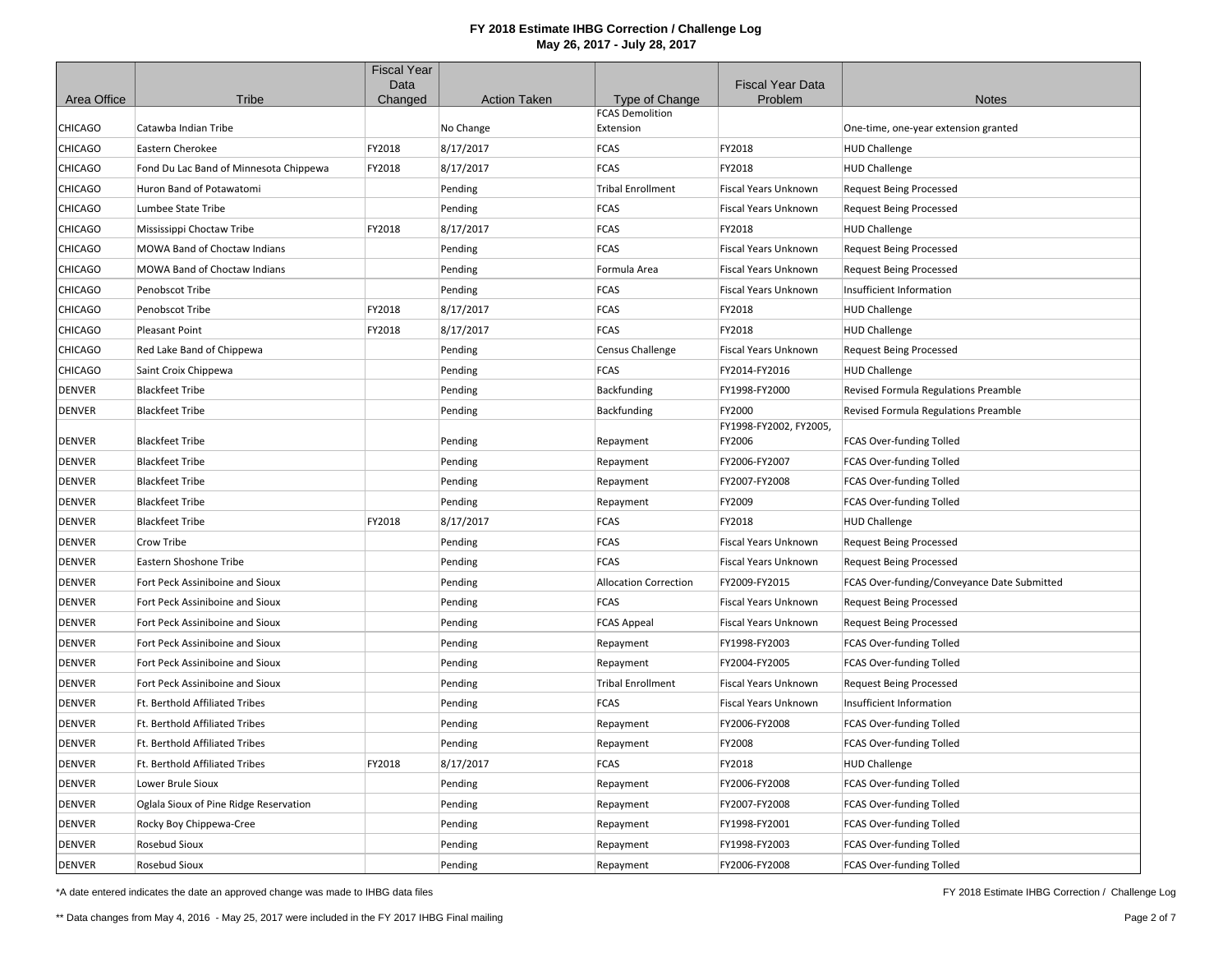|               |                                  | <b>Fiscal Year</b><br>Data |                     |                              | <b>Fiscal Year Data</b> |                                                                              |
|---------------|----------------------------------|----------------------------|---------------------|------------------------------|-------------------------|------------------------------------------------------------------------------|
| Area Office   | Tribe                            | Changed                    | <b>Action Taken</b> | Type of Change               | Problem                 | <b>Notes</b>                                                                 |
| DENVER        | Rosebud Sioux                    |                            | Pending             | Repayment                    | FY2007-FY2008           | FCAS Over-funding Tolled                                                     |
| <b>DENVER</b> | Salish and Kootenai Tribes       | FY2018                     | 8/17/2017           | <b>FCAS</b>                  | FY2018                  | <b>HUD Challenge</b>                                                         |
| <b>DENVER</b> | Southern Ute Tribe               |                            | Pending             | <b>Allocation Correction</b> | FY2011-FY2012           | FCAS Over-funding                                                            |
| <b>DENVER</b> | Spirit Lake Sioux Tribe          |                            | Pending             | Repayment                    | FY1998-FY2005           | FCAS Over-funding Tolled                                                     |
| DENVER        | Turtle Mountain Band of Chippewa |                            | Pending             | <b>FCAS</b>                  | Fiscal Years Unknown    | Insufficient Information                                                     |
| DENVER        | Turtle Mountain Band of Chippewa |                            | Pending             | <b>FCAS</b>                  | Fiscal Years Unknown    | <b>Request Being Processed</b>                                               |
| <b>DENVER</b> | Turtle Mountain Band of Chippewa |                            | Pending             | <b>FCAS Appeal</b>           | Fiscal Years Unknown    | <b>Request Being Processed</b>                                               |
| DENVER        | Turtle Mountain Band of Chippewa |                            | Pending             | Repayment                    | FY 2008                 | FCAS Over-funding Tolled                                                     |
| <b>DENVER</b> | Turtle Mountain Band of Chippewa |                            | Pending             | Repayment                    | FY2005-FY2008           | FCAS Over-funding Tolled                                                     |
| <b>DENVER</b> | Turtle Mountain Band of Chippewa |                            | Pending             | Repayment                    | FY2006-FY2008           | FCAS Over-funding Tolled                                                     |
| <b>DENVER</b> | Turtle Mountain Band of Chippewa |                            | Pending             | Repayment                    | FY2008                  | FCAS Over-funding Tolled                                                     |
| <b>DENVER</b> | Ute Mountain Tribe               | FY2018                     | 8/17/2017           | <b>FCAS</b>                  | FY2018                  | <b>HUD Challenge</b>                                                         |
| DENVER        | Winnebago Tribe                  |                            | Pending             | Repayment                    | FY2000-FY2002           | FCAS Over-funding Tolled                                                     |
| <b>DENVER</b> | Winnebago Tribe                  |                            | Pending             | Repayment                    | FY2007-FY2008           | FCAS Over-funding Tolled                                                     |
| OKLAHOMA      | Absentee-Shawnee                 |                            | Pending             | <b>FCAS</b>                  | Fiscal Years Unknown    | <b>Request Being Processed</b>                                               |
| OKLAHOMA      | Absentee-Shawnee                 |                            | Pending             | Repayment                    | FY2000-FY2004           | FCAS Over-funding Tolled                                                     |
| OKLAHOMA      | Absentee-Shawnee                 |                            | Pending             | Repayment                    | FY2006-FY2008           | FCAS Over-funding Tolled                                                     |
| OKLAHOMA      | Absentee-Shawnee                 |                            | Pending             | Repayment                    | FY2007-FY2008           | FCAS Over-funding Tolled                                                     |
| OKLAHOMA      | Absentee-Shawnee                 | FY2018                     | 8/17/2017           | <b>FCAS</b>                  | FY2018                  | <b>HUD Challenge</b>                                                         |
| OKLAHOMA      | Alabama-Quassarte Tribal Town    | FY2018                     | 8/17/2017           | Formula Area Overlap         | FY2018                  | Use tribal enrollment to partition needs data among all tribes in<br>overlap |
| OKLAHOMA      | Alabama-Quassarte Tribal Town    | FY2019                     | Future              | Formula Area Overlap         | FY2019                  | Use TRSAIP to partition needs data among all tribes in overlap               |
| OKLAHOMA      | Apache Tribe                     |                            | No Change           | <b>FCAS Appeal</b>           | FY2018                  |                                                                              |
| OKLAHOMA      | <b>Apache Tribe</b>              |                            | Pending             | <b>FCAS</b>                  | Fiscal Years Unknown    | Insufficient Information                                                     |
| OKLAHOMA      | <b>Apache Tribe</b>              | FY2018                     | 8/17/2017           | <b>FCAS</b>                  | FY2018                  | <b>HUD Challenge</b>                                                         |
| OKLAHOMA      | <b>Cherokee Nation</b>           |                            | Pending             | <b>Allocation Correction</b> | FY2016                  | FCAS Over-funding                                                            |
| OKLAHOMA      | <b>Cherokee Nation</b>           |                            | Pending             | <b>FCAS</b>                  | Fiscal Years Unknown    | Insufficient Information                                                     |
| OKLAHOMA      | <b>Cherokee Nation</b>           |                            | Pending             | <b>FCAS Appeal</b>           | Fiscal Years Unknown    | <b>Request Being Processed</b>                                               |
| OKLAHOMA      | Cherokee Nation                  | FY2018                     | 8/17/2017           | <b>FCAS</b>                  | FY2018                  | <b>HUD Challenge</b>                                                         |
| OKLAHOMA      | Cherokee Nation                  | FY2018                     | 8/17/2017           | <b>FCAS Conveyance</b>       | FY2018                  |                                                                              |
| OKLAHOMA      | Cheyenne-Arapaho Tribes          |                            | Pending             | <b>FCAS</b>                  | Fiscal Years Unknown    | Insufficient Information                                                     |
| OKLAHOMA      | Cheyenne-Arapaho Tribes          | FY2018                     | 8/17/2017           | <b>FCAS</b>                  | FY2018                  | <b>HUD Challenge</b>                                                         |
| OKLAHOMA      | Chickasaw                        | FY2018                     | 8/17/2017           | <b>FCAS</b>                  | FY2018                  | <b>HUD Challenge</b>                                                         |
| OKLAHOMA      | Chitimacha Tribe                 |                            | Pending             | <b>FCAS</b>                  | Fiscal Years Unknown    | <b>Request Being Processed</b>                                               |
| OKLAHOMA      | Chitimacha Tribe                 | FY2018                     | 8/17/2017           | <b>FCAS</b>                  | FY2018                  | <b>HUD Challenge</b>                                                         |
| OKLAHOMA      | <b>Choctaw Nation</b>            |                            | Pending             | <b>FCAS</b>                  | Fiscal Years Unknown    | <b>Request Being Processed</b>                                               |
| OKLAHOMA      | <b>Choctaw Nation</b>            |                            | Pending             | Repayment                    | FY2001                  | FCAS Over-funding Tolled                                                     |
| OKLAHOMA      | Choctaw Nation                   |                            | Pending             | Repayment                    | FY2008                  | FCAS Over-funding Tolled                                                     |

\*A date entered indicates the date an approved change was made to IHBG data files

FY 2018 Estimate IHBG Correction / Challenge Log

\*\* Data changes from May 4, 2016 - May 25, 2017 were included in the FY 2017 IHBG Final mailing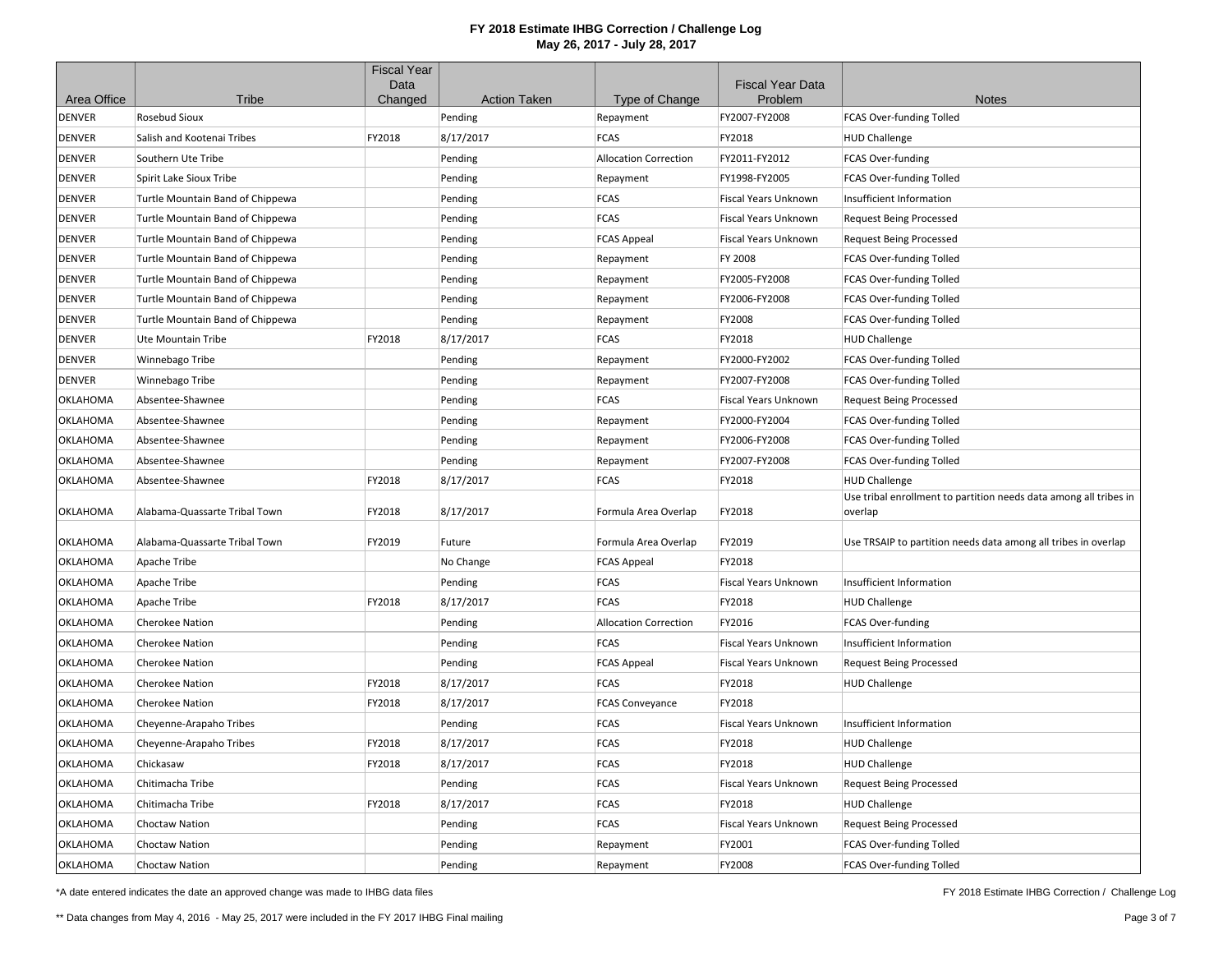|                 |                                     | <b>Fiscal Year</b> |                     |                              |                                    |                                                                                           |
|-----------------|-------------------------------------|--------------------|---------------------|------------------------------|------------------------------------|-------------------------------------------------------------------------------------------|
| Area Office     | Tribe                               | Data<br>Changed    | <b>Action Taken</b> | Type of Change               | <b>Fiscal Year Data</b><br>Problem | <b>Notes</b>                                                                              |
| <b>OKLAHOMA</b> | <b>Choctaw Nation</b>               |                    | Pending             | <b>Tribal Enrollment</b>     | Fiscal Years Unknown               | <b>Request Being Processed</b>                                                            |
| <b>OKLAHOMA</b> | <b>Choctaw Nation</b>               | FY2018             | 8/17/2017           | <b>FCAS</b>                  | FY2018                             | <b>HUD Challenge</b>                                                                      |
| <b>OKLAHOMA</b> | Comanche Tribe                      |                    | Pending             | <b>Allocation Correction</b> | FY2010-FY2015, FY2017              | Continued Eligibility Documented                                                          |
| OKLAHOMA        | Comanche Tribe                      |                    | Pending             | <b>Allocation Correction</b> | FY2016                             | FCAS Over-funding                                                                         |
| OKLAHOMA        | Comanche Tribe                      | FY2018             | 8/17/2017           | <b>FCAS Conveyance</b>       | FY2018                             |                                                                                           |
| <b>OKLAHOMA</b> | <b>Comanche Tribe</b>               | FY2018             | 8/17/2017           | <b>FCAS Correction</b>       | FY2018                             |                                                                                           |
| OKLAHOMA        | Delaware Tribe of Indians (Eastern) |                    | Pending             | <b>FCAS</b>                  | FY2013-FY2017                      | <b>HUD Challenge</b>                                                                      |
| <b>OKLAHOMA</b> | Kaw Tribe                           | FY2018             | 8/17/2017           | <b>FCAS</b>                  | FY2018                             | <b>HUD Challenge</b>                                                                      |
|                 |                                     |                    |                     |                              |                                    | Use tribal enrollment to partition needs data among all tribes in                         |
| OKLAHOMA        | Kialegee Tribal Town                | FY2018             | 8/17/2017           | Formula Area Overlap         | FY2018                             | overlap                                                                                   |
| OKLAHOMA        |                                     | FY2019             |                     |                              | FY2019                             |                                                                                           |
|                 | Kialegee Tribal Town                |                    | Future              | Formula Area Overlap         |                                    | Use TRSAIP to partition needs data among all tribes in overlap                            |
| OKLAHOMA        | Muscogee (Creek) Nation             |                    | Pending             | <b>FCAS</b>                  | Fiscal Years Unknown               | Insufficient Information                                                                  |
| OKLAHOMA        | Muscogee (Creek) Nation             | FY2018             | 8/17/2017           | <b>FCAS</b>                  | FY2018                             | <b>HUD Challenge</b><br>Use tribal enrollment to partition needs data among all tribes in |
| OKLAHOMA        | Muscogee (Creek) Nation             | FY2018             | 8/17/2017           | Formula Area Overlap         | FY2018                             | overlap                                                                                   |
|                 |                                     |                    |                     |                              |                                    |                                                                                           |
| OKLAHOMA        | Muscogee (Creek) Nation             | FY2019             | Future              | Formula Area Overlap         | FY2019                             | Use TRSAIP to partition needs data among all tribes in overlap                            |
| OKLAHOMA        | Otoe-Missouria Tribe                |                    | Pending             | <b>FCAS</b>                  | <b>Fiscal Years Unknown</b>        | <b>Request Being Processed</b>                                                            |
| OKLAHOMA        | Peoria Tribe                        | FY2018             | 8/17/2017           | <b>FCAS</b>                  | FY2018                             | <b>HUD Challenge</b>                                                                      |
| OKLAHOMA        | Sac and Fox Nation                  | FY2018             | 8/17/2017           | <b>FCAS</b>                  | FY2018                             | <b>HUD Challenge</b>                                                                      |
| OKLAHOMA        | Sac and Fox of Missouri             |                    | Pending             | <b>FCAS</b>                  | <b>Fiscal Years Unknown</b>        | <b>HUD Challenge</b>                                                                      |
| OKLAHOMA        | Seminole Nation                     |                    | Pending             | Repayment                    | FY1999-FY2004                      | Section 8 Over-funding Tolled                                                             |
| OKLAHOMA        | Seminole Nation                     |                    | Pending             | Repayment                    | FY2002, FY2008                     | FCAS Over-funding Tolled                                                                  |
| <b>OKLAHOMA</b> | Seminole Nation                     |                    | Pending             | Repayment                    | FY2006-FY2008                      | FCAS Over-funding Tolled                                                                  |
| <b>OKLAHOMA</b> | Seminole Nation                     |                    | Pending             | Repayment                    | FY2008                             | FCAS Over-funding Tolled                                                                  |
|                 |                                     |                    |                     |                              |                                    | Use tribal enrollment to partition needs data among all tribes in                         |
| <b>OKLAHOMA</b> | Thlopthlocco Tribal Town            | FY2018             | 8/17/2017           | Formula Area Overlap         | FY2018                             | overlap                                                                                   |
| OKLAHOMA        | <b>Thiopthiocco Tribal Town</b>     | FY2019             | Future              | Formula Area Overlap         | FY2019                             | Use TRSAIP to partition needs data among all tribes in overlap                            |
| OKLAHOMA        | Wichita Tribe                       |                    | Pending             | <b>Allocation Correction</b> | FY2017                             | FCAS Over-funding                                                                         |
| <b>OKLAHOMA</b> | Wichita Tribe                       | FY2018             | 8/17/2017           | <b>FCAS Conveyance</b>       | FY2018                             |                                                                                           |
| <b>PHOENIX</b>  | Acoma Pueblo                        |                    | Pending             | Repayment                    | FY2002-FY2008                      | FCAS Over-funding Tolled                                                                  |
| <b>PHOENIX</b>  | Acoma Pueblo                        |                    | Pending             | Repayment                    | FY2004-FY2006                      | FCAS Over-funding Tolled                                                                  |
| <b>PHOENIX</b>  | Acoma Pueblo                        |                    | Pending             | Repayment                    | FY2006-FY2008                      | FCAS Over-funding Tolled                                                                  |
| <b>PHOENIX</b>  | Acoma Pueblo                        |                    | Pending             | Repayment                    | FY2008                             | FCAS Over-funding Tolled                                                                  |
| <b>PHOENIX</b>  | Berry Creek Rancheria               |                    | Pending             | <b>FCAS</b>                  | Fiscal Years Unknown               | <b>Request Being Processed</b>                                                            |
| <b>PHOENIX</b>  | <b>Big Pine Band</b>                |                    | No Change           | <b>FCAS Conversion</b>       | Before 1997                        | Insufficient Information                                                                  |
| <b>PHOENIX</b>  | <b>Big Pine Band</b>                |                    | Pending             | Repayment                    | FY2000-FY2007                      | FCAS Over-funding Tolled                                                                  |
| <b>PHOENIX</b>  | <b>Big Pine Band</b>                |                    | Pending             | Repayment                    | FY2002-FY2003                      | FCAS Over-funding Tolled                                                                  |
| <b>PHOENIX</b>  | Chemehuevi                          | FY2018             | 8/17/2017           | <b>FCAS</b>                  | FY2018                             | <b>HUD Challenge</b>                                                                      |

\*A date entered indicates the date an approved change was made to IHBG data files

FY 2018 Estimate IHBG Correction / Challenge Log

\*\* Data changes from May 4, 2016 - May 25, 2017 were included in the FY 2017 IHBG Final mailing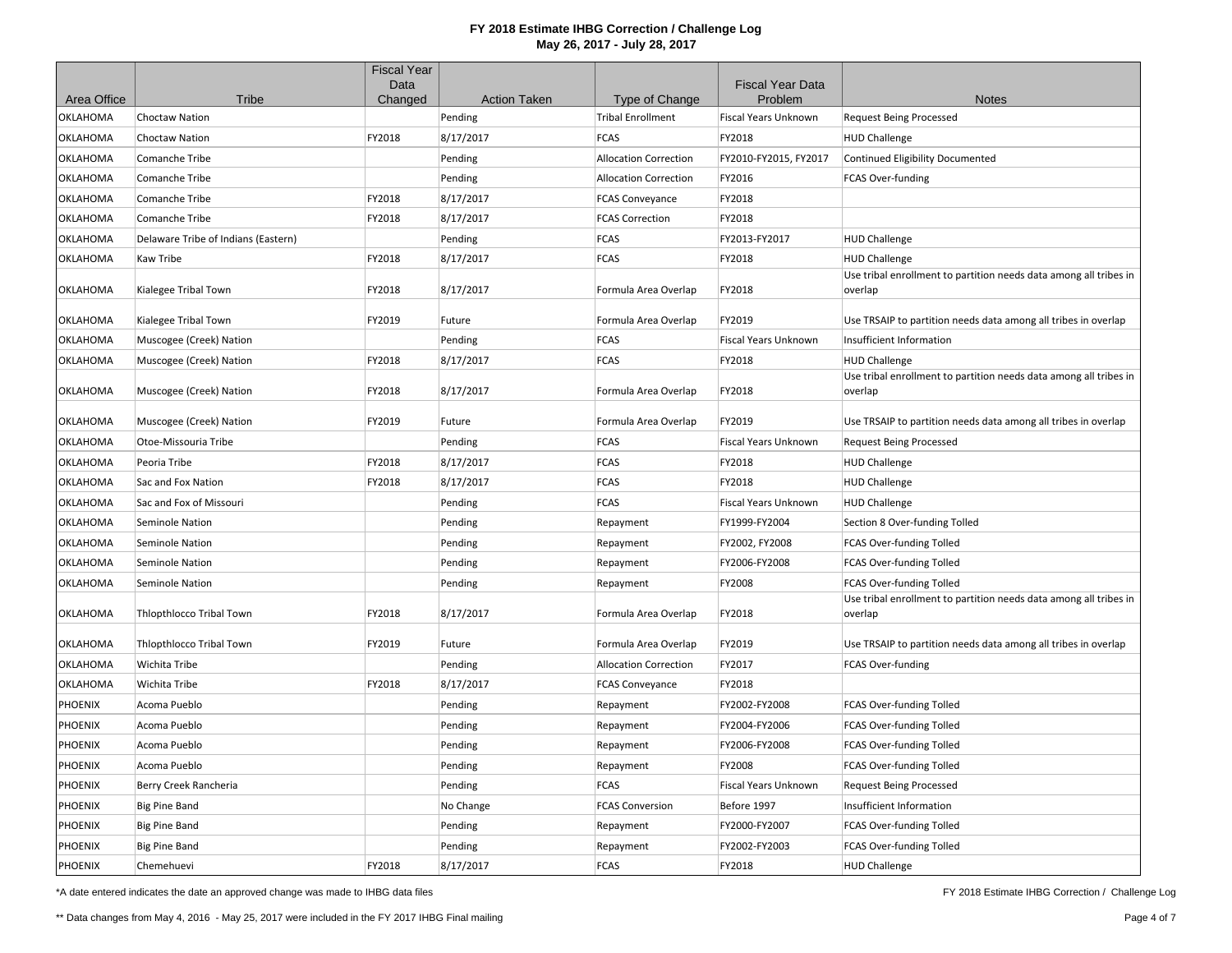|             |                               | <b>Fiscal Year</b> |                     |                                        |                                    |                                                    |
|-------------|-------------------------------|--------------------|---------------------|----------------------------------------|------------------------------------|----------------------------------------------------|
| Area Office | Tribe                         | Data<br>Changed    | <b>Action Taken</b> | Type of Change                         | <b>Fiscal Year Data</b><br>Problem | <b>Notes</b>                                       |
| PHOENIX     | Colorado River Indian Tribes  | FY2018             | 8/17/2017           | <b>FCAS</b>                            | FY2018                             | <b>HUD Challenge</b>                               |
| PHOENIX     | <b>Fallon Paiute-Shoshone</b> | FY2018             | 8/17/2017           | <b>FCAS</b>                            | FY2018                             | <b>HUD Challenge</b>                               |
| PHOENIX     | Gila River                    | FY2018             | 8/17/2017           | <b>FCAS</b>                            | FY2018                             | <b>HUD Challenge</b>                               |
| PHOENIX     | Hoopa Valley                  | FY2018             | 8/17/2017           | <b>FCAS</b>                            | FY2018                             | <b>HUD Challenge</b>                               |
| PHOENIX     | Hopi                          |                    | Pending             | <b>Allocation Correction</b><br>Appeal | FY2012-FY2015                      | FCAS Over-funding                                  |
| PHOENIX     | Hopi                          |                    | Pending             | <b>FCAS Reconsideration</b>            | Fiscal Years Unknown               | <b>Request Being Processed</b>                     |
| PHOENIX     | Hopi                          | FY2018             | 8/17/2017           | <b>FCAS</b>                            | FY2018                             | <b>HUD Challenge</b>                               |
| PHOENIX     | Hualapai                      | FY2018             | 8/17/2017           | <b>FCAS</b>                            | FY2018                             | <b>HUD Challenge</b>                               |
| PHOENIX     | Isleta Pueblo                 |                    | Pending             | Repayment                              | FY1998-FY2002                      | FCAS Over-funding Tolled                           |
| PHOENIX     | Kaibab Band of Paiute         | FY2018             | 8/17/2017           | <b>FCAS</b>                            | FY2018                             | <b>HUD Challenge</b>                               |
| PHOENIX     | Lone Pine Paiute-Shoshone     |                    | Pending             | Formula Area                           | FY2013-FY2018                      | <b>HUD Challenge</b>                               |
| PHOENIX     | Mooretown Rancheria           |                    | Pending             | <b>FCAS</b>                            | Fiscal Years Unknown               | <b>Request Being Processed</b>                     |
| PHOENIX     | Nambe Pueblo                  |                    | Pending             | Repayment                              | FY2006-FY2008                      | FCAS Over-funding Tolled                           |
| PHOENIX     | Navajo Nation                 |                    | Pending             | <b>Allocation Correction</b>           | FY2005-FY2008                      | Data Entry Error                                   |
| PHOENIX     | Navajo Nation                 |                    | Pending             | <b>Allocation Correction</b>           | FY2006-FY2008                      | Data Entry Error                                   |
| PHOENIX     | Navajo Nation                 |                    | Pending             | <b>Allocation Correction</b>           | FY2011-FY2015                      | FCAS Over-funding/Continued Eligibility Documented |
| PHOENIX     | Navajo Nation                 |                    | Pending             | <b>Allocation Correction</b>           | FY2016                             | FCAS Over-funding                                  |
| PHOENIX     | Navajo Nation                 |                    | Pending             | Backfunding                            | FY1998-FY1999                      | Revised Formula Regulations Preamble               |
| PHOENIX     | Navajo Nation                 |                    | Pending             | FCAS                                   | Fiscal Years Unknown               | Insufficient Information                           |
| PHOENIX     | Navajo Nation                 |                    | Pending             | <b>FCAS</b>                            | Fiscal Years Unknown               | <b>Request Being Processed</b>                     |
| PHOENIX     | Navajo Nation                 |                    | Pending             | <b>FCAS Appeal</b>                     | <b>Fiscal Years Unknown</b>        | <b>Request Being Processed</b>                     |
| PHOENIX     | Navajo Nation                 |                    | Pending             | <b>FCAS Reconsideration</b>            | Fiscal Years Unknown               | <b>Request Being Processed</b>                     |
| PHOENIX     | Navajo Nation                 |                    | Pending             | Repayment                              | FY1999-FY2008                      | FCAS Over-funding Tolled                           |
| PHOENIX     | Navajo Nation                 |                    | Pending             | Repayment                              | FY2001-FY2008                      | FCAS Over-funding Tolled                           |
| PHOENIX     | Navajo Nation                 |                    | Pending             | Repayment                              | FY2002-FY2008                      | FCAS Over-funding Tolled                           |
| PHOENIX     | Navajo Nation                 |                    | Pending             | Repayment                              | FY2003-FY2008                      | FCAS Over-funding Tolled                           |
| PHOENIX     | Navajo Nation                 |                    | Pending             | Repayment                              | FY2004-FY2008                      | FCAS Over-funding Tolled                           |
| PHOENIX     | Navajo Nation                 |                    | Pending             | Repayment                              | FY2007                             | FCAS Over-funding Tolled                           |
| PHOENIX     | Navajo Nation                 |                    | Pending             | Repayment                              | FY2008                             | FCAS Over-funding Tolled                           |
| PHOENIX     | Navajo Nation                 | FY2018             | 8/17/2017           | <b>FCAS</b>                            | FY2018                             | <b>HUD Challenge</b>                               |
| PHOENIX     | Pascua Yaqui Tribe            | FY2018             | 8/17/2017           | FCAS                                   | FY2018                             | <b>HUD Challenge</b>                               |
| PHOENIX     | Picayune Rancheria            |                    | Pending             | <b>Allocation Correction</b>           | FY2015-FY2016                      | FCAS Over-funding                                  |
| PHOENIX     | Picayune Rancheria            |                    | Pending             | <b>Allocation Correction</b>           | FY2015-FY2016                      | <b>Tribal Enrollment Over-funding</b>              |
| PHOENIX     | Pojoaque Pueblo               | FY2018             | 8/17/2017           | <b>FCAS</b>                            | FY2018                             | <b>HUD Challenge</b>                               |
| PHOENIX     | Pyramid Lake Paiute           | FY2018             | 8/17/2017           | <b>FCAS</b>                            | FY2018                             | <b>HUD Challenge</b>                               |
| PHOENIX     | <b>Rincon Reservation</b>     | FY2018             | 8/17/2017           | <b>FCAS Correction</b>                 | FY2018                             |                                                    |
| PHOENIX     | <b>Rincon Reservation</b>     | FY2018             | 8/17/2017           | <b>FCAS Correction</b>                 | FY2018                             | <b>HUD Challenge</b>                               |

\*A date entered indicates the date an approved change was made to IHBG data files

FY 2018 Estimate IHBG Correction / Challenge Log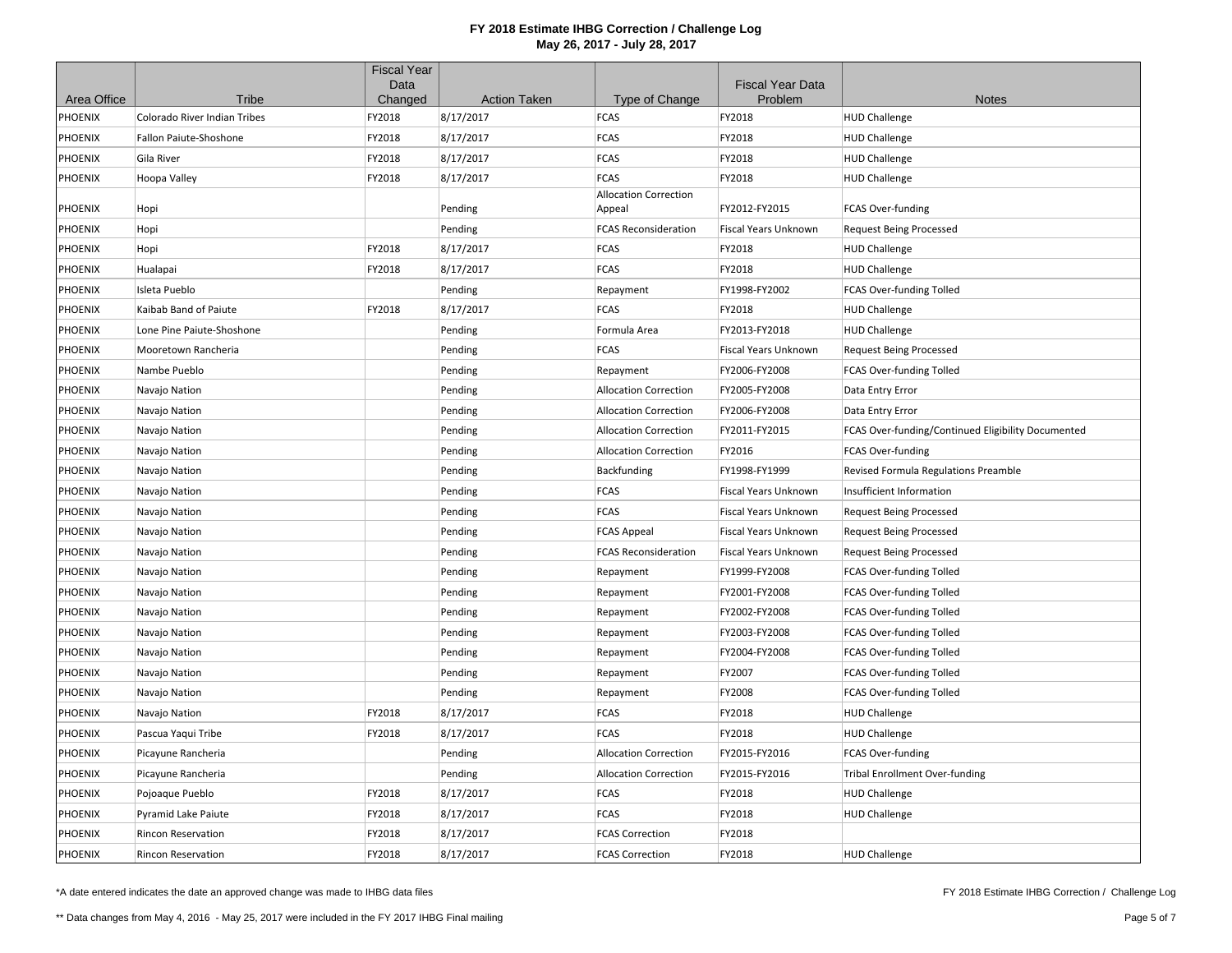|                |                                     | <b>Fiscal Year</b><br>Data |                     |                              | <b>Fiscal Year Data</b> |                                                    |
|----------------|-------------------------------------|----------------------------|---------------------|------------------------------|-------------------------|----------------------------------------------------|
| Area Office    | Tribe                               | Changed                    | <b>Action Taken</b> | Type of Change               | Problem                 | <b>Notes</b>                                       |
| PHOENIX        | Salt River Pima-Maricopa            |                            | Pending             | <b>Allocation Correction</b> | FY2001-FY2009           | <b>Continued Eligibility Documented</b>            |
| PHOENIX        | Salt River Pima-Maricopa            |                            | Pending             | <b>Allocation Correction</b> | FY2010-FY2013           | FCAS Over-funding                                  |
|                |                                     |                            |                     | <b>Allocation Correction</b> |                         |                                                    |
| PHOENIX        | Salt River Pima-Maricopa            |                            | Pending             | Appeal                       | FY2003-FY2015           | FCAS Over-funding                                  |
| PHOENIX        | Salt River Pima-Maricopa            |                            | Pending             | <b>FCAS</b>                  | Fiscal Years Unknown    | <b>FCAS Update</b>                                 |
| PHOENIX        | Salt River Pima-Maricopa            |                            | Pending             | <b>FCAS Correction</b>       | FY2007-FY2016           |                                                    |
| <b>PHOENIX</b> | Salt River Pima-Maricopa            |                            | Pending             | <b>FCAS Reconsideration</b>  | Fiscal Years Unknown    | <b>Request Being Processed</b>                     |
| PHOENIX        | Salt River Pima-Maricopa            | FY2018                     | 8/17/2017           | <b>FCAS</b>                  | FY2018                  | <b>HUD Challenge</b>                               |
| PHOENIX        | San Pasqual Band                    |                            | Pending             | <b>FCAS</b>                  | Fiscal Years Unknown    | <b>Request Being Processed</b>                     |
| PHOENIX        | Santa Clara Pueblo                  | FY2018                     | 8/17/2017           | <b>FCAS</b>                  | FY2018                  | <b>HUD Challenge</b>                               |
| PHOENIX        | Te-Moak                             |                            | Pending             | Repayment                    | FY2002-FY2005           | FCAS Over-funding Tolled                           |
| PHOENIX        | Te-Moak                             |                            | Pending             | Repayment                    | FY2006-FY2008           | FCAS Over-funding Tolled                           |
| PHOENIX        | Te-Moak                             |                            | Pending             | Repayment                    | FY2007-FY2008           | FCAS Over-funding Tolled                           |
| PHOENIX        | <b>Tesuque Pueblo</b>               | FY2018                     | 8/17/2017           | <b>FCAS</b>                  | FY2018                  | <b>HUD Challenge</b>                               |
| PHOENIX        | Tohono O'Odham Nation               |                            | Pending             | <b>Allocation Correction</b> | FY2011, FY2014-FY2015   | FCAS Over-funding/Continued Eligibility Documented |
| <b>PHOENIX</b> | Tohono O'Odham Nation               |                            | Pending             | <b>FCAS</b>                  | Fiscal Years Unknown    | <b>Request Being Processed</b>                     |
| PHOENIX        | Tohono O'Odham Nation               |                            | Pending             | <b>FCAS Reconsideration</b>  | Fiscal Years Unknown    | <b>Request Being Processed</b>                     |
| PHOENIX        | Tohono O'Odham Nation               | FY2018                     | 8/17/2017           | <b>FCAS</b>                  | FY2018                  | <b>HUD Challenge</b>                               |
| PHOENIX        | Tule River Indian Tribe             |                            | Pending             | <b>FCAS</b>                  | Fiscal Years Unknown    | <b>Request Being Processed</b>                     |
| PHOENIX        | Walker River Paiute Tribe           |                            | Not Approved        | <b>FCAS Appeal</b>           | FY2009-FY2015           |                                                    |
| PHOENIX        | Walker River Paiute Tribe           |                            | Pending             | <b>Allocation Correction</b> | FY2009-FY2015           | FCAS Over-funding                                  |
| PHOENIX        | <b>Walker River Paiute Tribe</b>    |                            | Pending             | <b>FCAS Reconsideration</b>  | Fiscal Years Unknown    | <b>Request Being Processed</b>                     |
| PHOENIX        | Walker River Paiute Tribe           |                            | Pending             | Repayment                    | FY2006-FY2008           | FCAS Over-funding Tolled                           |
| PHOENIX        | Walker River Paiute Tribe           |                            | Pending             | Repayment                    | FY2008                  | FCAS Over-funding Tolled                           |
| PHOENIX        | <b>Washoe Tribe</b>                 | FY2018                     | 8/17/2017           | <b>FCAS</b>                  | FY2018                  | <b>HUD Challenge</b>                               |
| PHOENIX        | White Mountain Apache (Fort Apache) | FY2018                     | 8/17/2017           | <b>FCAS</b>                  | FY2018                  | <b>HUD Challenge</b>                               |
| PHOENIX        | Yavapai-Apache (Camp Verde)         | FY2018                     | 8/17/2017           | <b>FCAS</b>                  | FY2018                  | <b>HUD Challenge</b>                               |
| PHOENIX        | Yerington Paiute Tribe              | FY2018                     | 8/17/2017           | <b>FCAS</b>                  | FY2018                  | <b>HUD Challenge</b>                               |
| PHOENIX        | Zuni Tribe                          |                            | Pending             | <b>FCAS</b>                  | Fiscal Years Unknown    | <b>Request Being Processed</b>                     |
| PHOENIX        | Zuni Tribe                          |                            | Pending             | Repayment                    | FY1998-FY2006           | FCAS Over-funding Tolled                           |
| PHOENIX        | Zuni Tribe                          |                            | Pending             | Repayment                    | FY2001-FY2008           | FCAS Over-funding Tolled                           |
| PHOENIX        | Zuni Tribe                          |                            | Pending             | Repayment                    | FY2001-FY2009           | FCAS Over-funding Tolled                           |
| PHOENIX        | Zuni Tribe                          |                            | Pending             | Repayment                    | FY2004-FY2008           | FCAS Over-funding Tolled                           |
| PHOENIX        | Zuni Tribe                          |                            | Pending             | Repayment                    | FY2006-FY2008           | FCAS Over-funding Tolled                           |
| PHOENIX        | Zuni Tribe                          |                            | Pending             | Repayment                    | FY2007- FY2009          | FCAS Over-funding Tolled                           |
| PHOENIX        | Zuni Tribe                          |                            | Pending             | Repayment                    | FY2007-FY2008           | FCAS Over-funding Tolled                           |
| PHOENIX        | Zuni Tribe                          |                            | Pending             | Repayment                    | FY2007-FY2009           | FCAS Over-funding Tolled                           |
| <b>PHOENIX</b> | Zuni Tribe                          |                            | Pending             | Repayment                    | FY2008-FY2009           | FCAS Over-funding Tolled                           |

\*A date entered indicates the date an approved change was made to IHBG data files

FY 2018 Estimate IHBG Correction / Challenge Log